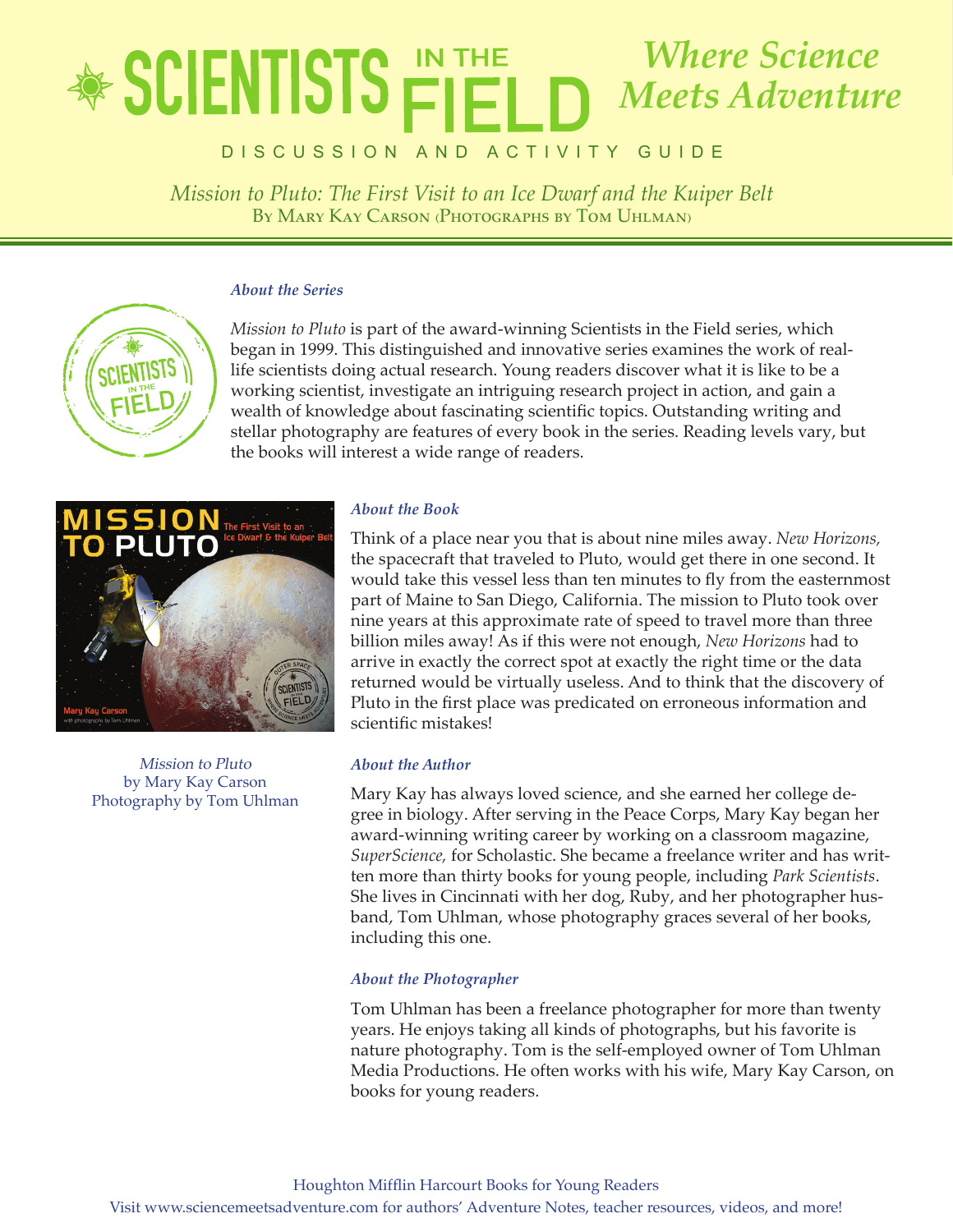## *Mission to Pluto: The First Visit to an Ice Dwarf and the Kuiper Belt*

*By Mary Kay Carson (Photographs by Tom Uhlman)*

#### *Pre-Reading Activity*

Discuss with students what we learn from mistakes. Research scientific errors through history, including errors by scientists who are called geniuses. If really great thinkers make blunders, what does that tell us about our own mistakes? Discuss the differences between making a mistake doing something like performing heart surgery and making a mistake calculating the weather. What sort of scientific calculations demand perfection, and when does science ask us to take risks?

When knowledge becomes accepted truth, people have a tendency to merely accept it without much comment or thought. Examine why the general public used to think that the world is flat. Pretend that you have been whisked back in time and it is your job to convince folks who embrace the accepted wisdom that our Earth is indeed round.

Have students make a wish list of projects they are interested in today that they can envision themselves still working on ten or twenty years from now. Have students jot down notes for how they would organize the work and what changes in society or technology would help or hinder this work.

Pre-reading activities that review the differences in the various types of celestial bodies will prove to be very useful. What is a planet? What is a moon? What is an ice dwarf? What is the difference between a planet and a moon? What is the difference between a planet and a star? What is a galaxy? What is an asteroid, a shooting star, a comet, or a dwarf planet? If possible, find a place to look at the night sky. Identify constellations, planets, and other objects.

#### *Discussion Questions*

Alan Stern thinks that the reclassification of Pluto from a planet to a dwarf planet "defies common sense." He still thinks of Pluto as a planet. Is Pluto still a planet?

Pluto is so far away that it takes four and a half hours (nine hours roundtrip) for information to travel from Pluto to Earth. It is so far away that it takes about nine years to reach Pluto traveling at the incredibly fast speed of nine miles per second. It requires a team of scientists, a spacecraft, and loads of very expensive equipment. Why should we spend money on studying Pluto? What are the pros and cons (in addition to the amount of time and the cost)?

Say you are taking a test or doing a project for a class. How would you feel if you did not find out whether or not you passed or failed for more than nine years? We are accustomed to prompt feedback. Our digital age has some of us frustrated by response times that take more than just a couple of seconds. Would you be able to handle completing work that could prove to be insignificant? Would you be able to handle not knowing whether or not your project will provide any useful information for several years? Let's assume that the Pluto mission was a complete failure. Argue about whether or not the time and money was spent wisely.

What will happen to the *New Horizons* spacecraft over the next fifty or more years?

Astronomers and astrophysicists have stated that there are more stars in the sky than there are grains of sand on all the beaches on Earth. What does this mean to you personally? What surprises do you predict are out there awaiting discovery? Do you expect to see evidence of any surprises in your lifetime? Just to make it real, grab a big handful of sand and count the grains!

Look at the pictures throughout this book. Many of them show dozens of people waiting and watching and cheering for the pictures that eventually made their way back to Earth from Pluto. Obviously it took a lot of people to plan and implement and monitor and interpret the results from this mission. How adept at working in groups are you? Considering that this team had to make sure *New Horizons* made it to the correct spot at the correct time, there was not room for much in the way of surprises in space, nor was there room for miscalculations. This means that everyone had to pull their weight. What do you suppose the crew argued about, and more important,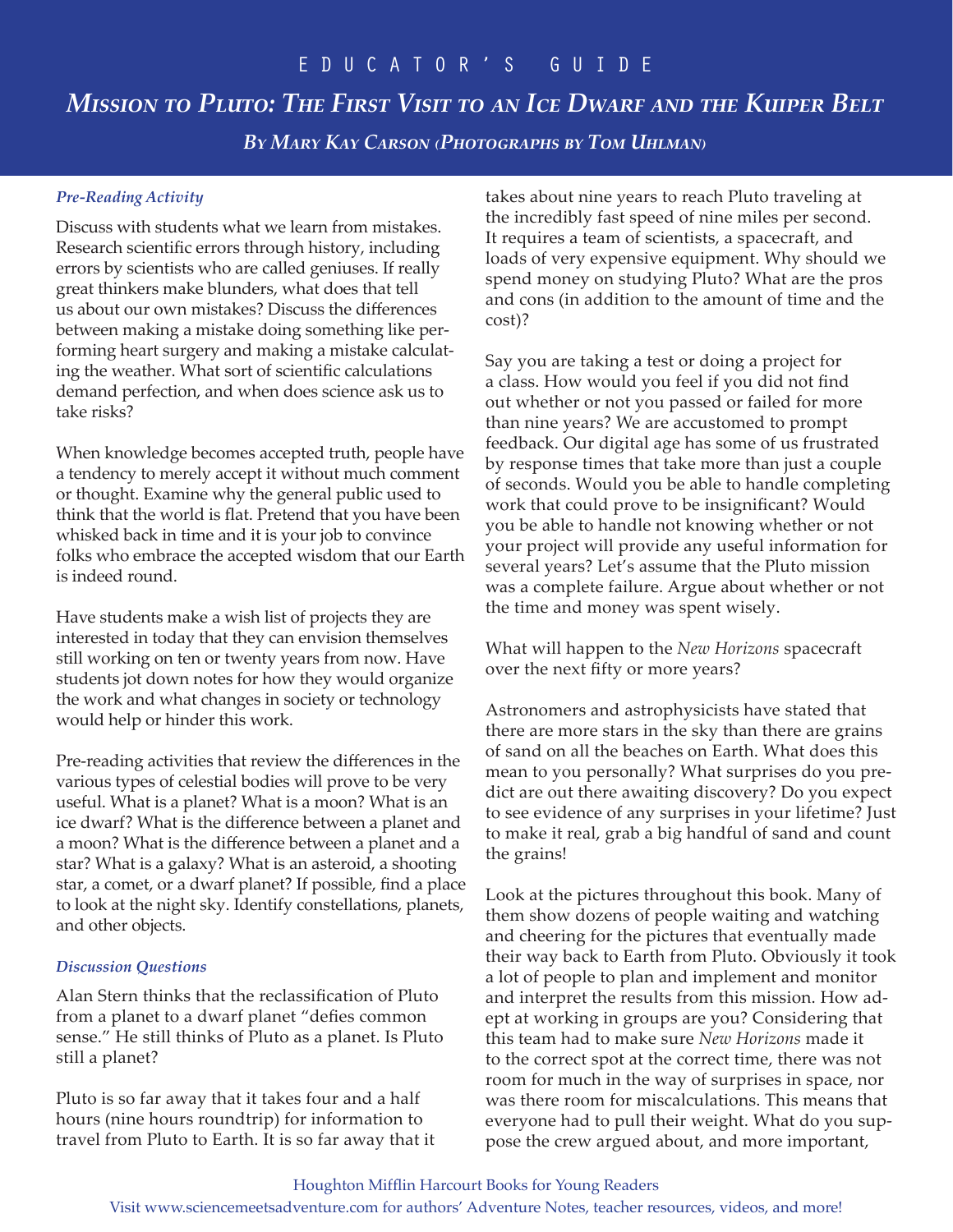## *Mission to Pluto: The First Visit to an Ice Dwarf and the Kuiper Belt*

*By Mary Kay Carson (Photographs by Tom Uhlman)*

how do you think differences were resolved? How does this compare with your own group work? If your own group work is not something that seems useful, what makes it different from the work on this mission?

Clyde Tombaugh built his own telescope from farm equipment and old car parts. He even constructed his own lenses out of glass from a ship's porthole window. What do you know how to build? Do our schools do enough to encourage students to invent things? Do you know how basic things like electric lights work? Radios? DVD players? Smartphones? Computers? Would you be able to build any of these items?

#### *Applying and Extending Our Knowledge*

*New Horizons* traveled for over nine years to reach Pluto, about three billion miles away. Many students have little context for a number that large.

- Have students create various types of analogies or similes for three billion. How many trips around the Earth? Or back and forth to the moon? If we went forward in time three billion seconds, what year would it be?
- Have students try to put together these efforts and illustrate them so that very young students have an idea of how much one billion is.
- We know that *New Horizons* traveled at about nine miles per second. Where would the spacecraft be after just one million seconds, one hundred million seconds, one billion seconds, etc.? How far did *New Horizons* travel in the length of one school day?
- If you were granted one hour's worth of travel at *New Horizon*'s rate of speed and one day to travel, where would you go? Plan your day. Show pictures and have brief written rationales for your choices. Create a brochure attempting to sell classmates on joining you for this trip.
- In the discussion questions is a suggestion to attempt to count the grains of sand in one handful. Have students grapple with methods for predicting the number of grains of sand in an area of beach about the size of a football or soccer field. If you do not live by a sandy beach, use a

sand bag or a number of sand bags. Make sure students factor in a basic definition of what we mean by a grain of sand, the average grain size, and the depth of sand before the ground turns into something that does not have sand. Students could support their calculations with a brief justification of their methods.

#### *Common Core Connections*

CCSS.ELA-Literacy.RH.6-8.7 Integrate visual information (e.g., in charts, graphs, photographs, videos, or maps) with other information in print and digital texts.

CCSS.ELA-Literacy.SL.7.5 Include multimedia components and visual displays in presentations to clarify claims and findings and emphasize salient points.

CCSS.ELA-Literacy.W.7.7 Conduct short research projects to answer a question, drawing on several sources and generating additional related, focused questions for further research and investigation.

CCSS.ELA-LITERACY.W.6.2 Write informative/explanatory texts to examine a topic and convey ideas, concepts, and information through the selection, organization, and analysis of relevant content.

CCSS.ELA-LITERACY.W.6.1(a-d) Write arguments to support claims with clear reasons and relevant evidence.

Alan Stern, principal investigator for the mission to Pluto, worked for more than thirty years to get *New Horizons* to Pluto (and beyond). Whether or not you are interested in space science, what sort of group research projects, if any, would you enjoy investigating?

- Think back over your own educational journey. Make a list of all the group projects you can remember of which you were a member. What was the purpose? What was your part of the project? What was the result? Is there anything you would do differently if you were in charge of designing these projects? Discuss in small groups.
- Brainstorm with students some big projects that our country should be investigating more actively. Vote for a few of the best projects. Divide these popular projects into teams of students. Have the students prepare mock proposals to persuade the government to fund each one. Work with your math/social studies teachers to help students prepare budget reports to go along with a persuasive argument. Turn some of these proposals into a debate with teams of students arguing persuasively

#### Houghton Mifflin Harcourt Books for Young Readers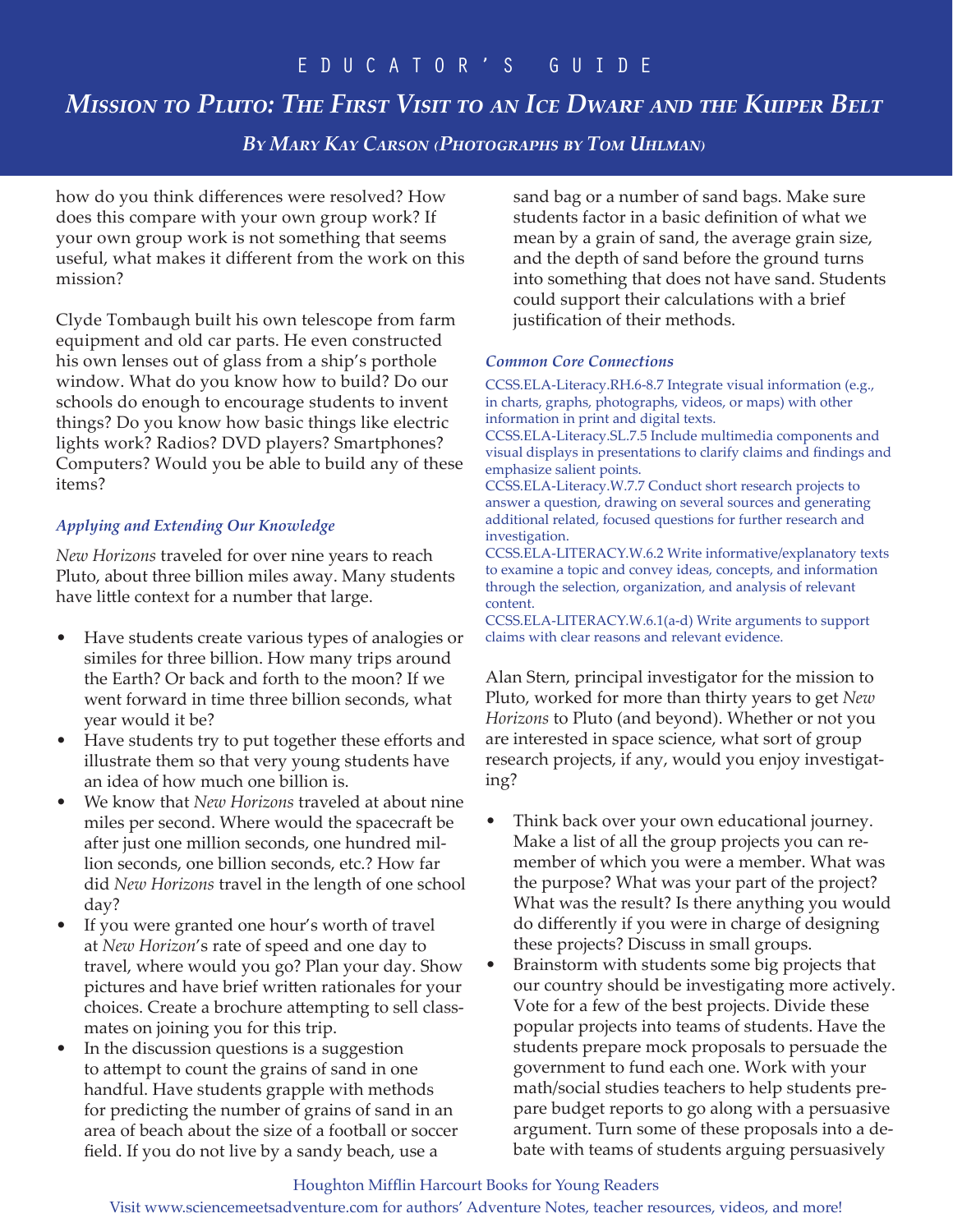## *Mission to Pluto: The First Visit to an Ice Dwarf and the Kuiper Belt*

*By Mary Kay Carson (Photographs by Tom Uhlman)*

(and politely) both for and against.

• Do an online search of schools and other educational groups that have done or are still doing long-term projects, especially any that may involve astronomy. Have students prepare an annotated list of links of these projects for other students to browse.

#### *Common Core Connections*

CCSS.ELA-Literacy.RH.6-8.7 Integrate visual information (e.g., in charts, graphs, photographs, videos, or maps) with other information in print and digital texts.

CCSS.ELA-Literacy.SL.7.5 Include multimedia components and visual displays in presentations to clarify claims and findings and emphasize salient points.

CCSS.ELA-Literacy.W.7.7 Conduct short research projects to answer a question, drawing on several sources and generating additional related, focused questions for further research and investigation.

On page 13 we read, "Errors in measurement and math had been made along the way, including overestimating Neptune's mass. There never was a Planet X to be found. Discovering Pluto was sort of an accident, like finding a diamond in the couch while looking for a ring that was never really lost." Based on the best science available, we discovered Pluto despite errors that, if caught, would not have allowed anyone to look for Pluto in the first place.

- Most students have heard something akin to, "We learn from our mistakes." Schools, however, rarely spend any class time celebrating student mistakes. Science, however, is about testing and failing, testing and failing, testing and failing until many moons later we succeed. Spend some time sharing your own mistakes teaching. Listen to students speak about colossal blunders they have lived to tell about. The purpose of this activity is to normalize the trial-and-error mentality that is (or should be) essential for thinking people. Make sure to explain what we attempted to do, what went wrong, why it went wrong, what we would do differently next time (and think of ways to share this by changing just one or two variables—as we might do in a scientific investigation).
- Including the discovery of Pluto, there have been

a multitude of great discoveries via mistakes and serendipity! Have students research breakthroughs in science that arrived quite by accident. [Note: Be prepared to deal with students who chance upon the discovery of Viagra, which was a total surprise to the scientists who were working on cures for heart attacks.] If you wish for fewer class surprises, you could assign students favorite breakthroughs, such as the discovery of penicillin, pacemakers, microwave ovens, Einstein's cosmological constant, inkjet printers, Post-it notes, or your own favorites. Make sure students explore what the person was attempting to do or make or learn. Have them explain what went wrong and what was learned. Investigating some of these breakthroughs could be a very useful in-depth research project that explores thoroughly both the initial scientific investigation, the mistake or fluke, a detailed explanation for how the mistake was transformed, and the status of the initial research.

- Return to the discussion question concerning Clyde Tombaugh. Tombaugh built his own telescope, using farm equipment and car parts. Have students bring in various flotsam and jetsam (clean and safe!) from recycled bins, junkyards, rummage sales, dollar stores, Goodwill/Salvation Army stores, etc. Can your students make something useful? Have students build something and create an iMovie or video showing the sequential procedure for building what they did. The introduction should explain what they are attempting to build, why they are building it, the materials used, mistakes made during the process, and the final product. Have students pass out "recipe" cards when presenting their video of their object. Can your students make a telescope?
- There are plenty of online links on how telescopes work, including at least one that suggests a six-inch telescope will allow viewers to read the writing on a dime that is 150 feet away. In addition, there are amateur astronomy clubs in which students build their own telescopes and enjoy viewing the night sky. Some students may have access to telescopes in their home or neighborhood. Encourage students to build, use, and enjoy a telescope at night. If nothing else, have

Visit www.sciencemeetsadventure.com for authors' Adventure Notes, teacher resources, videos, and more!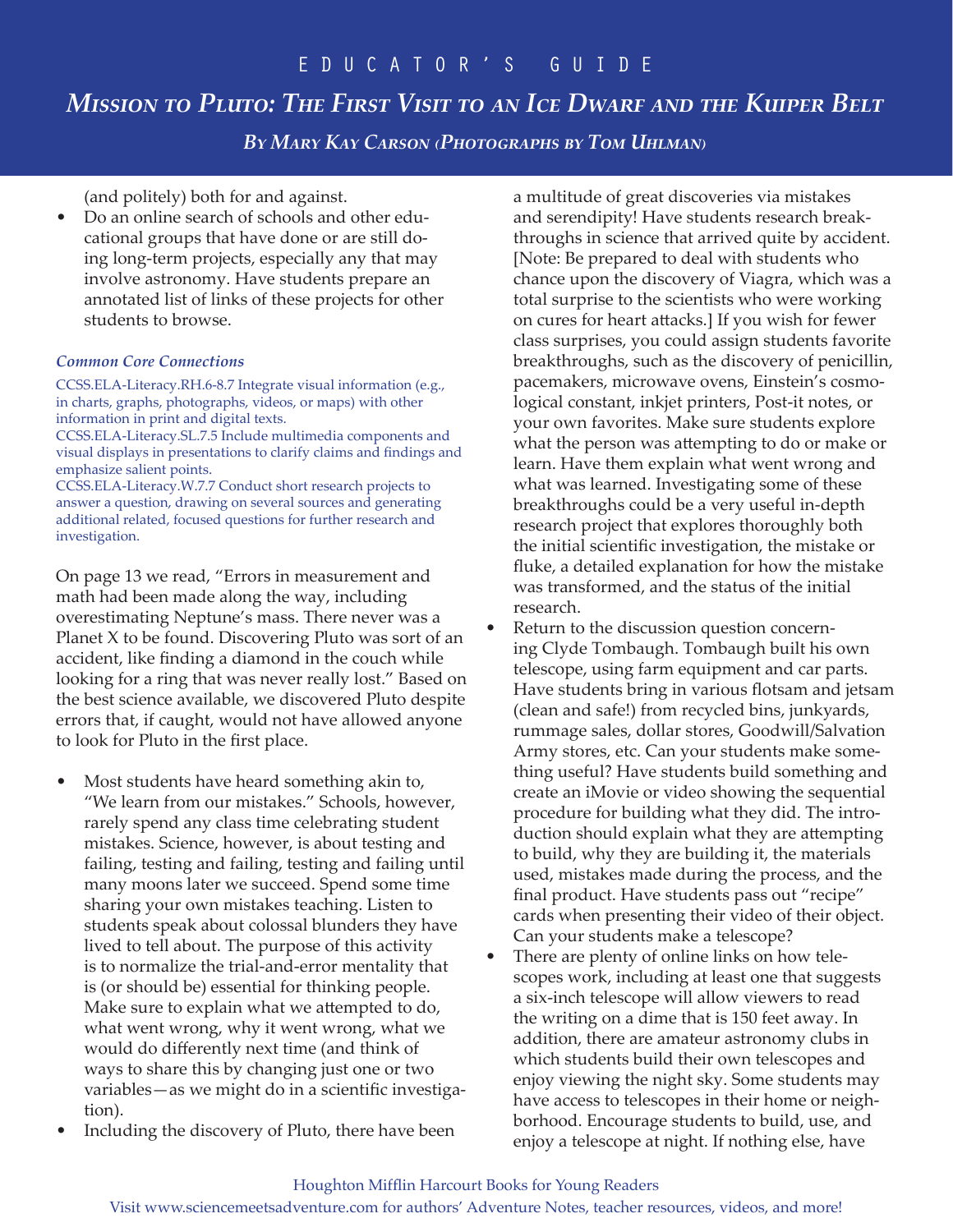## *Mission to Pluto: The First Visit to an Ice Dwarf and the Kuiper Belt*

*By Mary Kay Carson (Photographs by Tom Uhlman)*

students prepare an online or visual explanation of reflector and refractor telescopes, including a Venn diagram (or similar) that explains the differences between these two basic types of telescopes.

#### *Common Core Connections*

CCSS.ELA-Literacy.SL.7.5 Include multimedia components and visual displays in presentations to clarify claims and findings and emphasize salient points.

CCSS.ELA-Literacy.SL.7.4 Present claims and findings, emphasizing salient points in a focused, coherent manner with pertinent descriptions, facts, details, and examples; use appropriate eye contact, adequate volume, and clear pronunciation.

CCSS.ELA-Literacy.RST.6-8.3 Follow precisely a multistep procedure when carrying out experiments, taking measurements, or performing technical tasks.

Longitude and latitude are the guides that allow scientists to report precisely where on Earth things are located. Tracking devices are able to report GPS coordinates that allow scientists to precisely place something. What happens, however, when we go into space? Is there a GPS app for the *New Horizons* craft?

- Have students in the class point to where they believe Pluto is located. Discuss as a class where the various guesses might take us.
- Since Pluto is moving, play a game in which one student is shown an object labeled as Pluto. Then the student is blindfolded while students move Pluto one-twelfth of an orbit (around the room). When the blindfold is removed, the student guesses where Pluto might be now. The student is blindfolded and guesses until the orbital pattern of Pluto is determined. Once a student has figured out the pattern, try this again without removing the blindfold. Have the student point to where the Pluto should be. When this task is completed with a reasonable accuracy rate, try it again but this time spin the blindfolded student in several circles before pointing.
- Just how do we know where planets, moons, stars, and other celestial objects are located? Planets orbit around the sun, which means they will not be in the same location. Planets also spin. Our solar system is vastly larger than our planet Earth. Have students work with your school librarian (or public

librarian) to find credible sources, links, etc., that show how scientists map the night sky in any given month. Have students prepare an online demonstration or explanation for how this is calculated. Include in this presentation relevant data on how scientists determined how fast planets spin (how long a day is) and how long it takes to complete an orbit (how long a year is).

- Share your exact GPS location (which can be found online through a longitude-latitude search: www. findlatitudeandlongitude.com). Discuss why it is important to have a standard reference. Discuss why a simpler numbering system might be easier. Now take this concept of how we direct people to an exact spot and discuss whether or not that same approach would work for mapping the night sky. The purpose of this activity is related to the fact that *New Horizons,* traveling at 9 miles per second, had to travel about 3.7 billion miles through space to reach a very specific location near Pluto at a very specific time.
- If your school has access to remote-controlled moving objects or spacecraft, have students design a challenging route that takes nine and a half minutes. The spacecraft must move at the exact same speed for at least nine minutes (allowing 30 seconds to get started). At the finish line, have cameras timed to go off in exactly nine and a half minutes. The cameras should be focused not on the spacecraft but at the finish line only. Spacecraft may not back up or speed up. Winners are the students whose spacecraft shows up in the pictures from the camera. Depending on your space, design a route rubric specifying the length of the route, the number of turns, and other logistics. Set a timer so that photographers make sure to take pictures at the exact time. At the end of the journey, have students write a reflection on designing *New Horizons* and making sure it reached Pluto in the correct location and at the correct time.

#### *Common Core Connections*

CCSS.ELA-Literacy.RH.6-8.7 Integrate visual information (e.g., in charts, graphs, photographs, videos, or maps) with other information in print and digital texts. CCSS.ELA-Literacy.SL.7.4 Present claims and findings, emphasizing salient points in a focused, coherent manner with pertinent descriptions, facts, details, and examples;

#### Houghton Mifflin Harcourt Books for Young Readers

Visit www.sciencemeetsadventure.com for authors' Adventure Notes, teacher resources, videos, and more!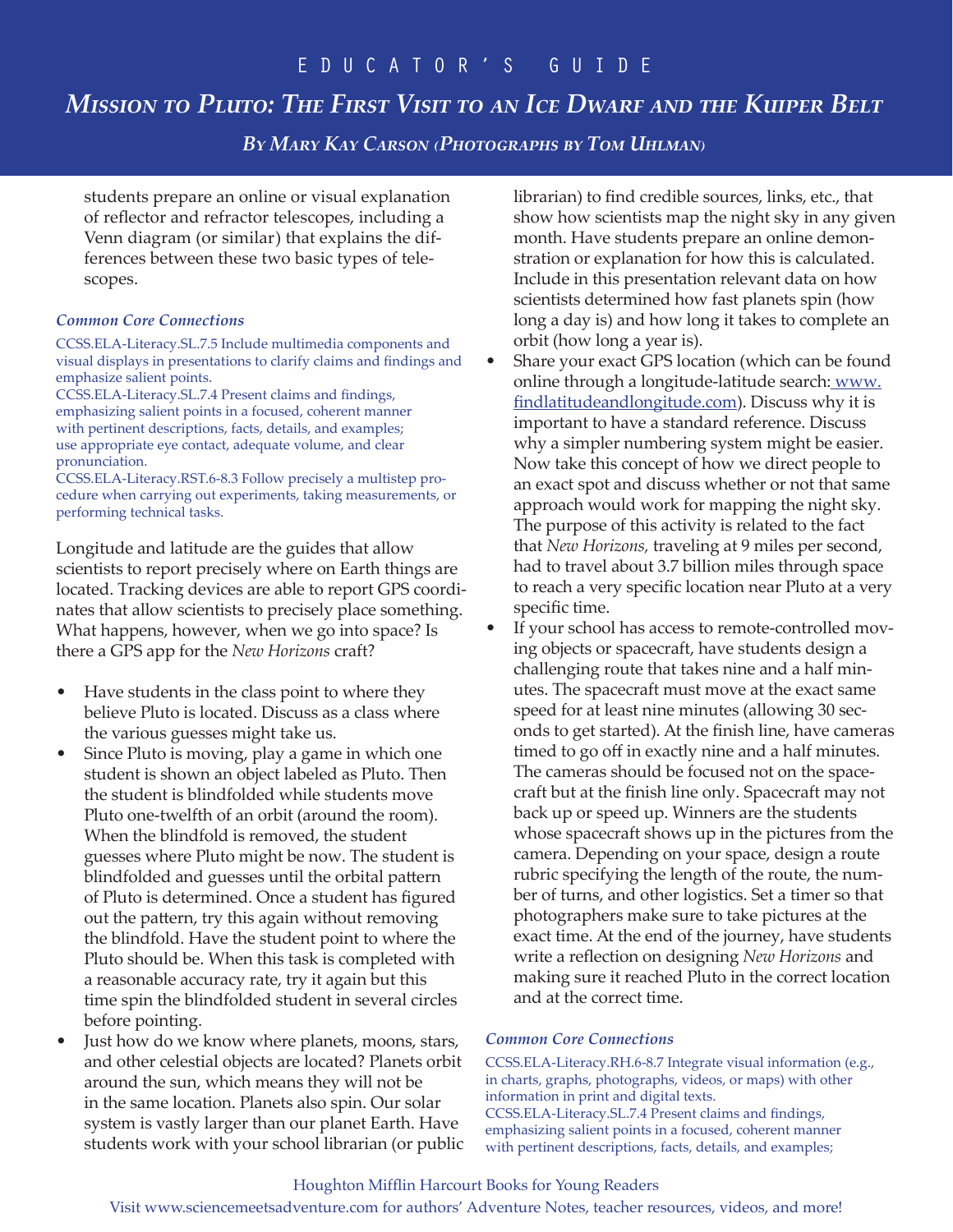## *Mission to Pluto: The First Visit to an Ice Dwarf and the Kuiper Belt*

*By Mary Kay Carson (Photographs by Tom Uhlman)*

use appropriate eye contact, adequate volume, and clear pronunciation.

CCSS.ELA-Literacy.RST.6-8.3 Follow precisely a multistep procedure when carrying out experiments, taking measurements, or performing technical tasks.

CCSS.ELA-Literacy.W.7.7 Conduct short research projects to answer a question, drawing on several sources and generating additional related, focused questions for further research and investigation.

*New Horizons* carried with it seven scientific instruments: Alice, Ralph, SDC, SWAP, PEPSSI, REX, and LORRI.

- Take each of these instruments and create groups to study and present (in detail) what each instrument does, how it works, the information collected by each one (show pictures, especially newer shots since this book was published). Work with your school librarian to find reliable information on these instruments.
- Much of the information that comes from pictures of Pluto and the solar system is in the form of revealing information from across the light spectrum, including invisible light. See the diagram on page 31. Have groups of students prepare info graphics on radio waves, microwaves, infrared, visible light, ultraviolet, x-rays, and gamma rays. Make sure students answer the question—what are the pros and cons of each way of seeing?
- All of the instruments and, in fact, the entire *New Horizons* spacecraft was made without any moving parts. All of the equipment and the spacecraft itself were put through tests that were designed to see if the team could break the equipment or the spacecraft. To give students an inkling of this process, have them do the classic egg drop. Give each student a raw egg. They have to invent a container (and feel free to add rubrics about the type of material, weight, etc.) that when dropped from above thirty feet, will keep the egg safe and from breaking. Add to this by having them try to design a container that will keep the egg from freezing when placed in a freezer overnight. Or one that keeps an egg from cooking when placed in a preheated oven (350 degrees F) for fifteen minutes (but monitor this one to make sure that student safety is not compromised by putting something in an oven that

will burn or release hazardous chemicals, and if in doubt, do not do it). Students will need to prepare a list of materials, a sequential list of steps, and a brief description of all the failed attempts.

#### *Common Core Connections*

CCSS.ELA-Literacy.RST.6-8.3 Follow precisely a multistep procedure when carrying out experiments, taking measurements, or performing technical tasks. CCSS.ELA-Literacy.SL.7.4 Present claims and findings,

emphasizing salient points in a focused, coherent manner with pertinent descriptions, facts, details, and examples; use appropriate eye contact, adequate volume, and clear pronunciation.

CCSS.ELA-Literacy.W.7.7 Conduct short research projects to answer a question, drawing on several sources and generating additional related, focused questions for further research and investigation.

In addition to the scientific instruments, *New Horizons* included a few mementos: flags, coins (two quaters), a Pluto stamp, an artifact from SpaceShipOne, the ashes of Clyde Tombaugh, a CD with pictures of the team members, and a CD with names of supporters.

- Write a persuasive argument for why these mementos were necessary. Then write another persuasive argument for why they should not have been included.
- Conduct a mock trial complete with lawyers, a judge, witnesses, and a jury (or have the "jury" be the whole class voting) arguing the pros and cons of these "stowaways."
- If you were designing mementos to take with you to Pluto, what changes would you make?
- Assume that you are making a CD that includes music that you hope falls into the hands of intelligent life forms somewhere out in the Kuiper Belt when *New Horizons* comes to the end of its working life. What music would you have on this CD? What other information would you wish to share with beings that will not understand, perhaps, your frame of reference?

#### *Common Core Connections*

CCSS.ELA-LITERACY.W.6.2 Write informative/explanatory texts to examine a topic and convey ideas, concepts, and information through the selection, organization, and analysis of relevant

#### Houghton Mifflin Harcourt Books for Young Readers

Visit www.sciencemeetsadventure.com for authors' Adventure Notes, teacher resources, videos, and more!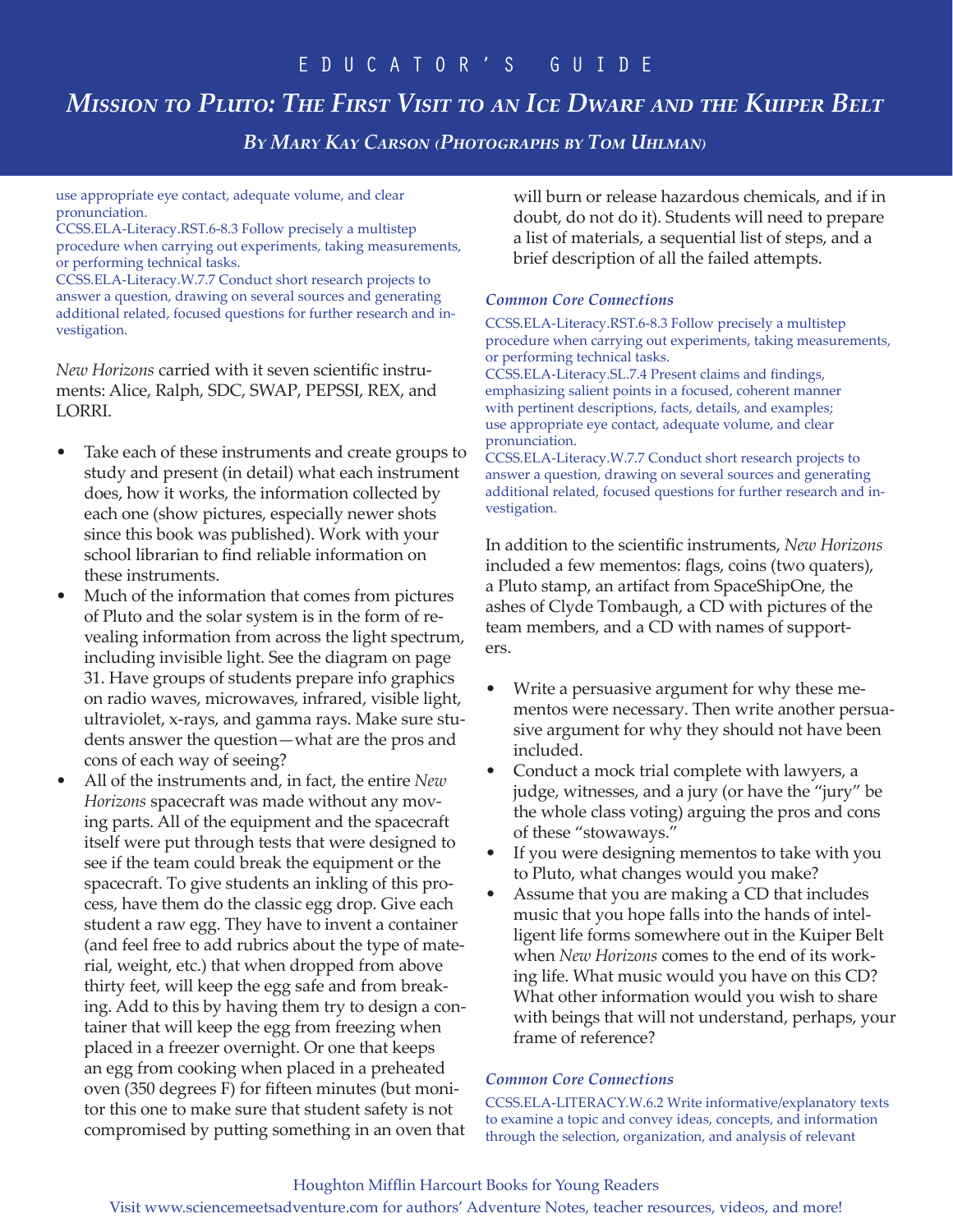# *Mission to Pluto: The First Visit to an Ice Dwarf and the Kuiper Belt*

*By Mary Kay Carson (Photographs by Tom Uhlman)*

#### content.

CCSS.ELA-LITERACY.W.6.1(a-d) Write arguments to support claims with clear reasons and relevant evidence. CCSS.ELA-Literacy.RH.6-8.7 Integrate visual information (e.g., in charts, graphs, photographs, videos, or maps) with other information in print and digital texts.

When the mission to Pluto began, Pluto was the ninth planet. Many students grew up repeating "My Very Educated Mother Just Served Nine Pizzas"—or a close variation—which helped in remembering the names of the planets and their distance from the sun. Several years into the project, however, and Pluto was removed as the ninth planet and given a new classification as a dwarf planet. Alan Sterns, however, continues to call Pluto a planet and believes that one day Pluto will be returned as the ninth planet.

- Create a children's story or play or musical depicting Pluto's new status. Does this story have to be a sad one? Try to create this story with at least two very different points of view—one, say, from the perspective of the International Astronomical Union (IAU) and one from the perspective of Alan Stern and his "a Chihuahua is still a dog" argument. Form partnerships with younger students and present this play, as well as providing nonfiction information about Pluto and our solar system in student-friendly graphics and illustrations.
- Do an oral presentation explaining the IAU criteria for planets and why Pluto does not qualify. Then make a case either for Pluto as a planet or Pluto as an ice dwarf.
- Pluto is a popular Disney character, a figure from Greek mythology, and a planet discovered quite by accident. Write a brief description of the planet from the perspective of Pluto the Disney dog, from the perspective of Homer (ancient Greek author), and from today's IAU perspective.
- While *Mission to Pluto* is among the more up-todate books on the discoveries of *New Horizons,* perhaps the more exciting details are yet to come. Whether or not Pluto remains a dwarf planet or is returned to planetary status, it is very likely that a new planet will be discovered very soon. Research the most current news about Kuiper Belt discover-

ies and update this book. If a new planet is discovered, what do you suggest for its name? Make your case!

#### *Common Core Connections*

CCSS.ELA-LITERACY.W.6.2 Write informative/explanatory texts to examine a topic and convey ideas, concepts, and information through the selection, organization, and analysis of relevant content.

CCSS.ELA-LITERACY.W.6.1(a-d) Write arguments to support claims with clear reasons and relevant evidence. CCSS.ELA-Literacy.RH.6-8.7 Integrate visual information (e.g., in charts, graphs, photographs, videos, or maps) with other information in print and digital texts.

Among the multitude of data and images returning from Pluto over the course of this mission are the discovery of new moons on Pluto, the actual size of Pluto, the shapes of the moons, the density of the planet, the differences in color between Pluto and Charon, moving ice, the possibility of the Pluto equivalent of an earthquake, and much more.

- While it is very difficult to make a scale model of the solar system, it will be easier to make a model of Pluto and its moons. Be sure to show the orbit, its relation to Charon, the updated color scheme, and other interesting facts.
- We also assumed for years that Pluto was always the farthest from the sun. While this is mostly true, there are times when Pluto is not the farthest away. With your model or with an online Animoto or slide show, show the differences in Pluto's orbit and how this moves it closer to the sun than Neptune.
- There is snow on Earth and there is snow on Pluto. If you made a snowball on Pluto and threw it and a snowball on Earth and threw it, what would be the same and what would be different? Create a Venn diagram (or similar) and explain all the similarities and differences in these two snowballs.

#### *Common Core Connections*

CCSS.ELA-Literacy.RH.6-8.7 Integrate visual information (e.g., in charts, graphs, photographs, videos, or maps) with other information in print and digital texts. CCSS.ELA-Literacy.SL.7.4 Present claims and findings,

#### Houghton Mifflin Harcourt Books for Young Readers

Visit www.sciencemeetsadventure.com for authors' Adventure Notes, teacher resources, videos, and more!